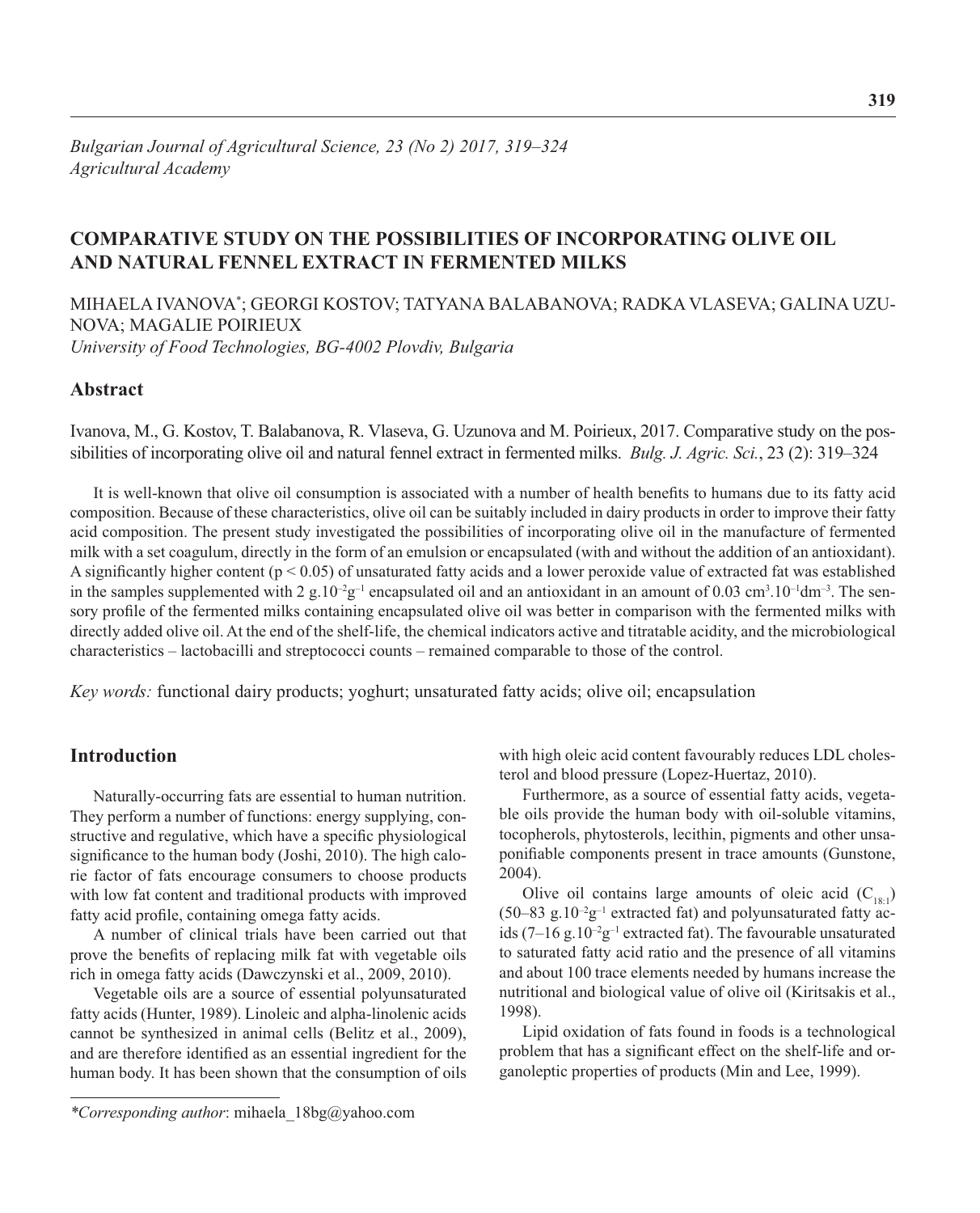Given this fact, possibilities are increasingly sought to limit lipid oxidation in products. Encapsulation of essential oils is one possibility of limiting the contact of oil with oxygen, while the addition of a natural antioxidant further limits the oxidation processes (Bermúdez-Aguirre and Barbosa-Cánovas, 2011).

The aim of this study was to carry out comparative characteristic between the possibilities of incorporating olive oil in the form of emulsion or in encapsulated form during the manufacture of fermented milks, and the influence of the added natural antioxidant - fennel extract.

## **Materials and Methods**

Fermented milk was prepared with raw whole and skimmed cow's milk in compliance with the requirements of Regulation 853/2004 of the European Commission, and cream made from raw cow's milk under Regulation 853/2004, in the amounts given in Table 1. Starter composition for Bulgarian yoghurt: Lactobacillus delbrueckii subsp. bulgaricus and Streptococcus thermophilus, exceeding  $9.5 \times 10^{9}$  g<sup>-1</sup> in an amount of 20 cm<sup>3</sup>.dm<sup>-3</sup>, manufactured by Lactina LTD.

The emulsion was prepared with glycerol monostearate as emulsifier in an amount of 1 g.dm<sup>-3</sup> according to Hasenhuettl and Hartel (2008) and commercially available olive oil in an amount given in Table 1.

#### **Table 1**

| *Sample       | Fat content        | Olive oil          | Milk fat           | Antioxidant    |
|---------------|--------------------|--------------------|--------------------|----------------|
|               | of product,        | amount,            | amount,            | amount,        |
|               | $g.10^{-2} g^{-1}$ | $g.10^{-2} g^{-1}$ | $g.10^{-2} g^{-1}$ | $cm3.10-1dm-3$ |
|               |                    |                    |                    |                |
| YA            |                    |                    |                    | 0.03           |
| E             |                    |                    | 2                  |                |
| EA            |                    |                    | $\mathcal{L}$      | 0.03           |
| $\mathcal{C}$ |                    |                    | $\mathcal{L}$      |                |
|               |                    |                    |                    | 0.03           |

## **Experimental variants of different voghurt samples**

\*Y - control sample (yoghurt); YA - control sample (yoghurt) with added antioxidant (fennel extract);  $E - y$  oghurt with directly added olive oil; EA  $-$  yoghurt with directly added olive oil and antioxidant (fennel extract);  $C$ yoghurt with encapsulated olive oil; CA - yoghurt with encapsulated olive oil and antioxidant (fennel extract)

The alginate beads were prepared with: medium viscosity sodium alginate supplied by Sigma-Aldrich. For the purposes of the experiment, a solution with a concentration of  $1.37$  g.10<sup>-2</sup>cm<sup>-3</sup> (Kostov et al., 2016) was prepared. The alginate was soaked in appropriate quantity of distilled water for 24 h until complete dissolution, and then was sterilized in a microwave oven (800 W for 5 min) to ensure microbiological stability of the solution. Olive oil in a concentration of  $30 \text{ cm}^3.10^{-2} \text{cm}^{-3}$  was added to the finished alginate solution and the emulsion was homogenized at 17 150 rpm. The homogenized emulsion was added dropwise to a 2 g.10<sup>-2</sup> cm<sup>-3</sup> CaCl, solution using a peristaltic pump. Afterwards, the gel beads remained for a further 30 min in the gelling solution to achieve the required mechanical stability. The resulting capsules were washed with distilled water and left for 12-24 hours to dry under refrigeration conditions and were then added to the product.

The antioxidant was fennel extract used in an amount of  $0.03$  cm<sup>3</sup>.10<sup>-1</sup>dm<sup>-3</sup> with known characteristics (Nenov et al., 2013). The experimental variants are given in Table 1.

#### **Preparation of fermented milk**

The experimental samples were obtained by the classical method for production of fermented milk with set coagulum (Tamime and Robinson, 2007). The antioxidant in the control sample was added during normalization of milk.

The direct addition of olive oil and the addition of olive oil with an antioxidant to the milk were performed prior to pasteurization in the form of emulsion. Emulsions were prepared by mixing the oil phase in the dispersion medium under constant stirring (speed  $-15000$  rpm) for 5 min using a IKA® T18 digital Ultra-Turrax laboratory homogenizer at  $55-60^{\circ}$ C until the emulsifier was completely dissolved (Vlaseva et al., 2014).

The addition of olive oil capsules and olive oil and antioxidant capsules to the milk was performed during inoculation.

#### Titratable acidity

The acidity of the samples was determined by Thorner's method (BNS 1111-80), and presented as a percentage of lactic acid.

#### **Active acidity**

pH of the samples was measured by a pH meter (model MS 2000, Mycrosist, Plovdiv, Bulgaria) with a glass elec trode (Sensorex, Garden Grove, USA) standardized at 20°C over the range of  $7.0$ .  $-4.0$ . Active acidity (pH), potentiometrically measured with a 7110 WTW (Germany) pH-meter.

#### **Microbiological analysis**

Total lactobacilli and streptococci count - sample preparation was conducted according to IDF Standard 122C:1996. The suitable dilutions were inoculated into selective agars M17 and MRS, as described in IDF Standard 117B:1997.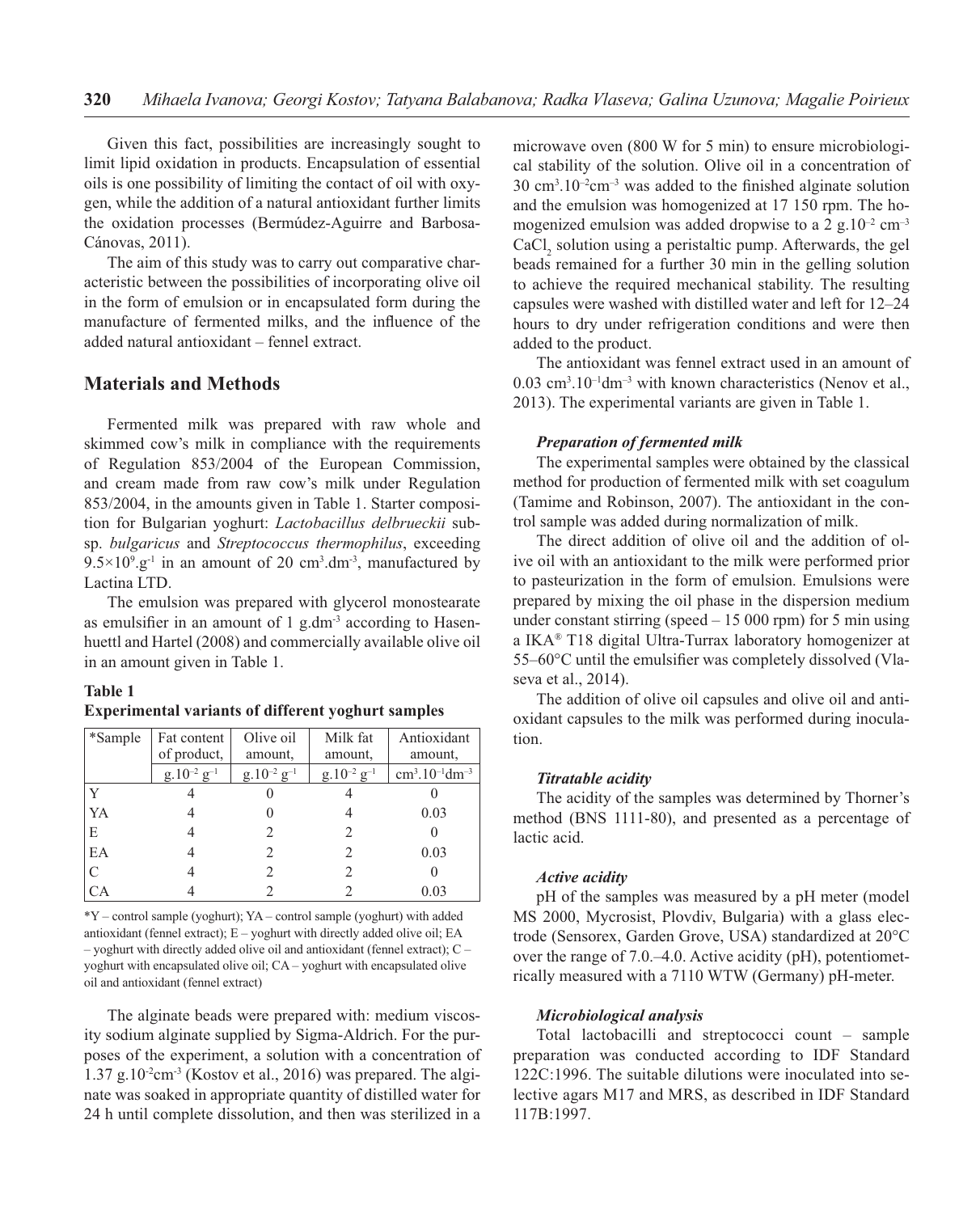#### *Peroxide value*

Fat extraction for determination of the peroxide value was performed by the method of Bligh and Deyer, 1959. The iodometric method based on the interaction of active peroxides or hydroperoxides with oxygen in the presence of iodide acetic acid (ISO, EN 3960:2007) was used.

Fatty acid composition – The preparation of methyl esters of fatty acids was in accordance with ISO 5509:2000. The analysis of the methyl esters of the fatty acids was carried out by gas chromatography (ISO 5508:2004). Fatty acid composition of the obtained yoghurts was determined after extraction of fat by the method of Schmidt-Bonzynsky-Ratzaloff (ISO 1735 | IDF 5:2004).

Organoleptic assessment was conducted according to BNS 15 612-83. The evaluation criteria included the following indicators: flavour and aroma  $-35$  points, density and fracture of coagulum – 30 points, texture – 25 points, appearance – 10 points (maximum overall score – 100 points). The results were equated to a 10-point evaluation scale with a view to being presented in a spider diagram.

### *Statistical analysis*

Computer processing of the results was performed using the program Microsoft Excel 2010 (ANOVA). Multiple comparisons were made by the LSD method. The results are presented as mean value  $\pm$  SD (n = 4).

### **Results and Discussion**

#### *Chemical indicators of fermented milks*

The changes in the indicators – pH and lactic acid amount of the experimental samples, were monitored and determined over the twelve-day storage at 4°C (Figure 1 A, B).

The results show that on the first day of storage the amount of lactic acid in samples Y, YA, E and EA was in the range of approximately  $0.80$  g. $10^{-2}$ g<sup>-1</sup>, while the active acidity values were in the range between 4.5–4.6. It is noteworthy that in the samples containing encapsulated oil (variant C) and encapsulated oil and antioxidant (variant CA) the amount of lactic acid that was formed was slightly lower, while the reported values for the pH indicator of the same variants were higher. This is probably due to the presence of other substrates (free carboxyl groups of the alginate) which slow down lactose absorption.

The observed trend changed during storage, when the values of lactic acid increased in all experimental samples and reached values of approximately 1.0 g.10<sup>-2</sup>g<sup>-1</sup> in the control, and approximately  $0.9 \text{ g}.10^{-2} \text{g}^{-1}$  in variants YA, E, EA, C and CA. The active acidity of these samples was between 4.1–4.22, respectively.

The nutritional and biological value was determined by the amount and ratio of saturated to unsaturated fatty acids



**Fig. 1. Changes in acidity (A) and pH (B) of different yoghurt samples during 12 days of storage Y – control sample (yoghurt); YA – control sample (yoghurt) with added antioxidant (fennel extract); E – yoghurt with directly added olive oil; EA – yoghurt with directly added olive oil and antioxidant (fennel extract); C – yoghurt with encapsulated olive oil; CA – yoghurt with encapsulated olive oil and antioxidant (fennel extract).**  Different letters in the same row show statistically significant differences ( $p < 0.05$ ) during storage

contents, and the ratio between essential and non-essential fatty acids. The fatty acid composition of the experimental samples is given in Table 2.

The results reveal that the content of short-chain saturated fatty acids – caproic, caprylic and capric – is the highest in samples YA and Y, followed by variants E and C, and the lowest levels are in samples EA and CA. At the end of storage, the contents of palmitic, lauric and stearic fatty acids account for the largest share of the total saturated fatty acids content in all experimental samples. The content of palmitic acid is higher in samples Y, YA and E in comparison with variants EA, C and CA, while lauric acid is present in a greater amount in YA, Y and E compared to samples EA, C and CA.

In the group of unsaturated fatty acids, the oleic acid content is the highest and is approximately twice higher in sam-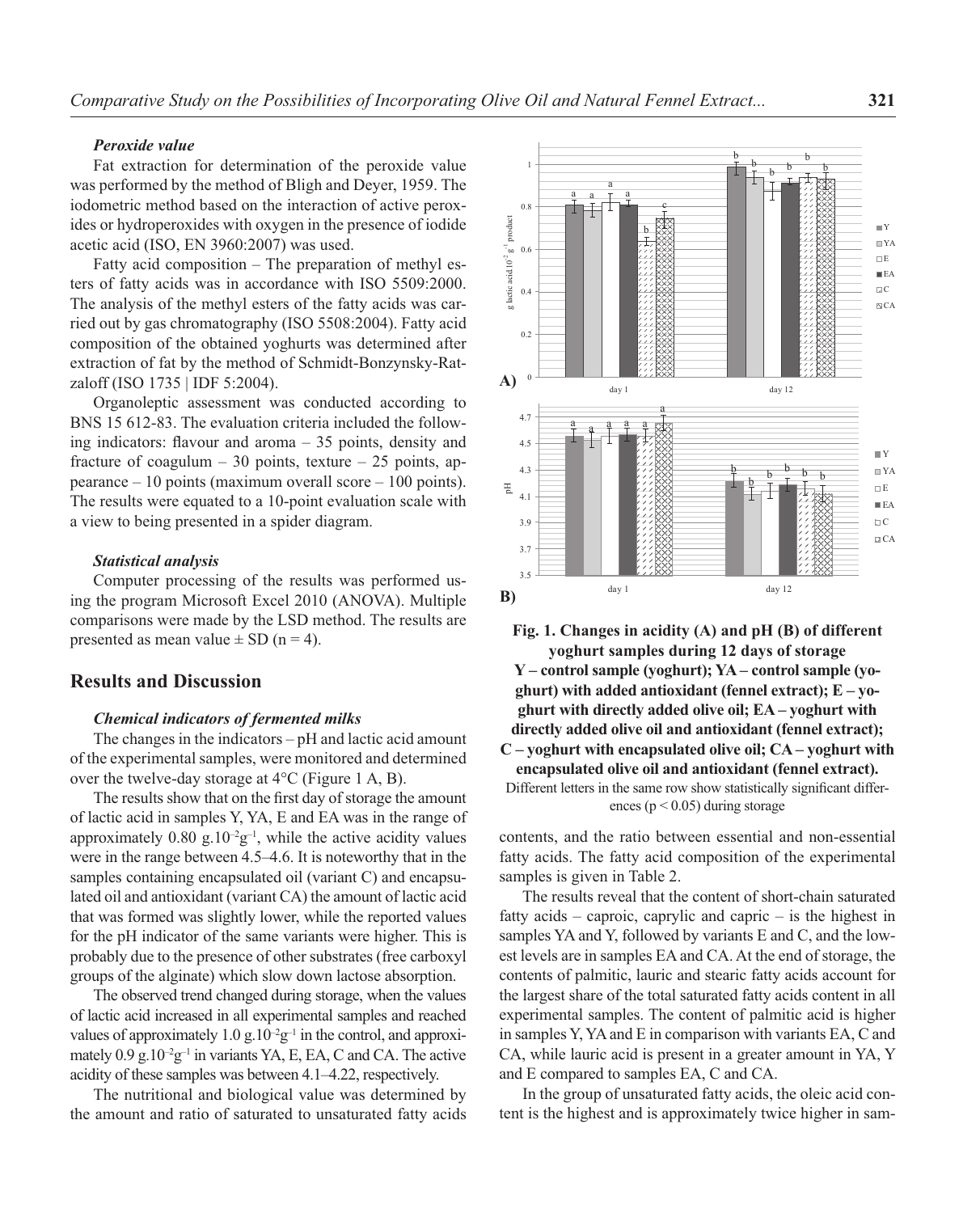| Fatty acid                                                              | $*Y$                          | YA                                                      | E                            | EA                             | C                             | <b>CA</b>                     |  |  |
|-------------------------------------------------------------------------|-------------------------------|---------------------------------------------------------|------------------------------|--------------------------------|-------------------------------|-------------------------------|--|--|
| Saturated fatty acids, g.10 <sup>-2</sup> g <sup>-1</sup> extracted fat |                               |                                                         |                              |                                |                               |                               |  |  |
| Caproic C6:0                                                            | $2.12 \pm 0.17$ <sup>a</sup>  | $2.56 \pm 0.27$ <sup>a</sup>                            | $1.33 \pm 0.15^b$            | $1.26 \pm 0.10^b$              | $1.29 \pm 0.12^b$             | $1.16 \pm 0.14^b$             |  |  |
| Caprylic C8:0                                                           | $3.41 \pm 0.35$ <sup>a</sup>  | $3.52 \pm 0.25$ <sup>a</sup>                            | $2.35 \pm 0.22^b$            | $1.46 \pm 0.23$ °              | $1.85 \pm 0.22$ <sup>c</sup>  | $1.58 \pm 0.24$ °             |  |  |
| Capric C10:0                                                            | $0.35 \pm 0.19^{\text{a}}$    | $0.11 \pm 0.05^{\text{a}}$                              | $0.09 \pm 0.02$ <sup>a</sup> | $0.12 \pm 0.02^b$              | $0.13 \pm 0.01^b$             | $0.12 \pm 0.01$ <sup>b</sup>  |  |  |
| Lauric C12:0                                                            | $11.92 \pm 0.25$ <sup>a</sup> | $12.8 \pm 0.25$ <sup>a</sup>                            | $8.58 \pm 0.22$ <sup>c</sup> | $6.10 \pm 0.36$ <sup>d</sup>   | $5.72 \pm 0.25$ <sup>d</sup>  | $4.83 \pm 0.24$ °             |  |  |
| Tridecylic C13:0                                                        | $1.92 \pm 0.24$ <sup>a</sup>  | $1.53 \pm 0.36^a$                                       | $1.39 \pm 0.25$ <sup>a</sup> | $0.99 \pm 0.20^b$              | $0.99 \pm 0.26$               | $0.85 \pm 0.29$ <sup>b</sup>  |  |  |
| Myristic C14:0                                                          | $1.45 \pm 0.20$ <sup>a</sup>  | $1.24 \pm 0.19$ <sup>a</sup>                            | $1.02 \pm 0.15^{\text{a}}$   | $0.65 \pm 0.14^b$              | $0.69 \pm 0.13^b$             | $0.60 \pm 0.12^b$             |  |  |
| Palmitic C16:0                                                          | $35.41 \pm 3.45^{\text{a}}$   | $36.05 \pm 2.21$ <sup>a</sup>                           | $28.63 \pm 2.23^b$           | $24.19 \pm 2.25^{\circ}$       | $21.92 \pm 2.00^b$            | $20.05 \pm 1.95$ <sup>c</sup> |  |  |
| Margaric C17:0                                                          | $0.77 \pm 0.04$ <sup>a</sup>  | $0.61 \pm 0.05^{\text{a}}$                              | $0.62 \pm 0.05^{\text{a}}$   | $0.28 \pm 0.05^{\rm b}$        | $0.26 \pm 0.06^b$             | $0.41 \pm 0.05^{\rm b}$       |  |  |
| Stearic C18:0                                                           | $7.35 \pm 0.89$ <sup>a</sup>  | $6.71 \pm 0.75$ <sup>a</sup>                            | $5.58 \pm 0.45^{\circ}$      | $4.08 \pm 0.45$ <sup>c</sup>   | $4.76 \pm 0.35$ °             | $3.60 \pm 0.36$ <sup>d</sup>  |  |  |
|                                                                         |                               | Unsaturated fatty acids, $g.10^{2}g^{-1}$ extracted fat |                              |                                |                               |                               |  |  |
| Myristoleic C14:1                                                       | $0.32 \pm 0.10^a$             | $0.22 \pm 0.09^{\text{a}}$                              | $0.23 \pm 0.09$ <sup>a</sup> | $0.13 \pm 0.08$ <sup>a</sup>   | $0.13 \pm 0.09^{\text{a}}$    | $0.12 \pm 0.09^{\mathrm{a}}$  |  |  |
| Palmitoleic C16:1                                                       | $3.55 \pm 0.25$ <sup>a</sup>  | $4.30 \pm 0.23^b$                                       | $3.43 \pm 0.24$ <sup>a</sup> | $2.69 \pm 0.25^b$              | $2.61 \pm 0.22^b$             | $2.85 \pm 0.32^b$             |  |  |
| Heptadecenoic C17:1                                                     | $0.34 \pm 0.04$ <sup>a</sup>  | $0.22 \pm 0.08$ <sup>a</sup>                            | $0.27 \pm 0.03$ <sup>a</sup> | $0.28 \pm 0.03$ <sup>a</sup>   | $0.16 \pm 0.04^b$             | $0.11 \pm 0.02^b$             |  |  |
| Oleic C18:1                                                             | $25.57 \pm 1.15^a$            | $23.98 \pm 1.38$ <sup>a</sup>                           | $37.67 \pm 1.56^b$           | 44.88 $\pm$ 1.34 $\textdegree$ | $49.27 \pm 1.45$ <sup>d</sup> | $48.21 \pm 1.24$ <sup>d</sup> |  |  |
| Essential fatty acids, $g.10^{2}g^{-1}$ extracted fat                   |                               |                                                         |                              |                                |                               |                               |  |  |
| Linoleic C18:2                                                          | $5.52 \pm 1.00^{\text{a}}$    | $6.75 \pm 1.21$ <sup>a</sup>                            | $8.80 \pm 1.00^b$            | $13.03 \pm 1.10$ <sup>c</sup>  | $10.62 \pm 1.43$ °            | $15.30 \pm 1.10$ <sup>d</sup> |  |  |

|  |  |  |  | Fatty acids profile of different yoghurt samples after 12 days of storage |
|--|--|--|--|---------------------------------------------------------------------------|
|  |  |  |  |                                                                           |

**Table 2**

Y – control sample (yoghurt); YA – control sample (yoghurt) with added antioxidant (fennel extract); E – yoghurt with directly added olive oil; EA – yoghurt with directly added olive oil and antioxidant (fennel extract); C – yoghurt with encapsulated olive oil; CA – yoghurt with encapsulated olive oil and antioxidant (fennel extract); Different letters in the same row show statistically significant differences ( $p<0.05$ ) between samples

ples C and CA (about 50 g.10<sup>-2</sup>g<sup>-1</sup> extracted fat) compared to variants Y and YA (approximately 25 g.10<sup>-2</sup>g<sup>-1</sup> extracted fat). The total unsaturated fatty acids content is 29.78, 28.72, 41.6, 47.98, 52.17 and 51.29 g.10<sup>-2</sup>g<sup>-1</sup> extracted fat for variants Y, YA, E, EA, C and CA, respectively. The results obtained show that the fermented milk products enriched with olive oil are characterized by a higher content of unsaturated fatty acids compared to the control sample. The highest proportion of polyunsaturated fatty acids was established in the samples containing microencapsulated oil in comparison to the control sample and the samples with emulsified vegetable oil.

Polyunsaturated long-chain fatty acids – omega-3 and omega-6 fatty acids – are important to human nutrition. The experimental samples of fermented milks are characterized by a significantly high content of essential fatty acids (p<0.05). The data in Table 2 indicate that the amount of linolenic fatty acid is between 13 and 15 g.10<sup>-2</sup>g<sup>-1</sup> extracted fat in samples EA and CA, 8 and 11  $g.10^{-2}g^{-1}$  extracted fat in samples E and C, and approximately 7 g.10<sup>-2</sup>g<sup>-1</sup> extracted fat in the control sample with and without added antioxidant.

Determination of the peroxide value indicator allows the determination of the degree of fat oxidation in the experimental samples.

Figure 2 shows the results obtained for the peroxide value indicator for samples E, EA, C, and CA determined in over the period of storage at  $4\pm1^{\circ}$ C for 12 days.

The results presented in Figure 2 show that there is a statistically significant difference between the values of the peroxide value indicator obtained on the first and last day of storage. The higher oxidation state established in samples E and EA compared with variants C and CA is due to the fact that encapsulation restricts the contact of



### **Fig. 2. Peroxide value changes in different yoghurt samples during 12 days of storage**

 $E$  – yoghurt with directly added olive oil;  $EA$  – yoghurt with directly added olive oil and antioxidant (fennel extract); C – yoghurt with encapsulated olive oil; CA – yoghurt with encapsulated olive oil and antioxidant (fennel extract)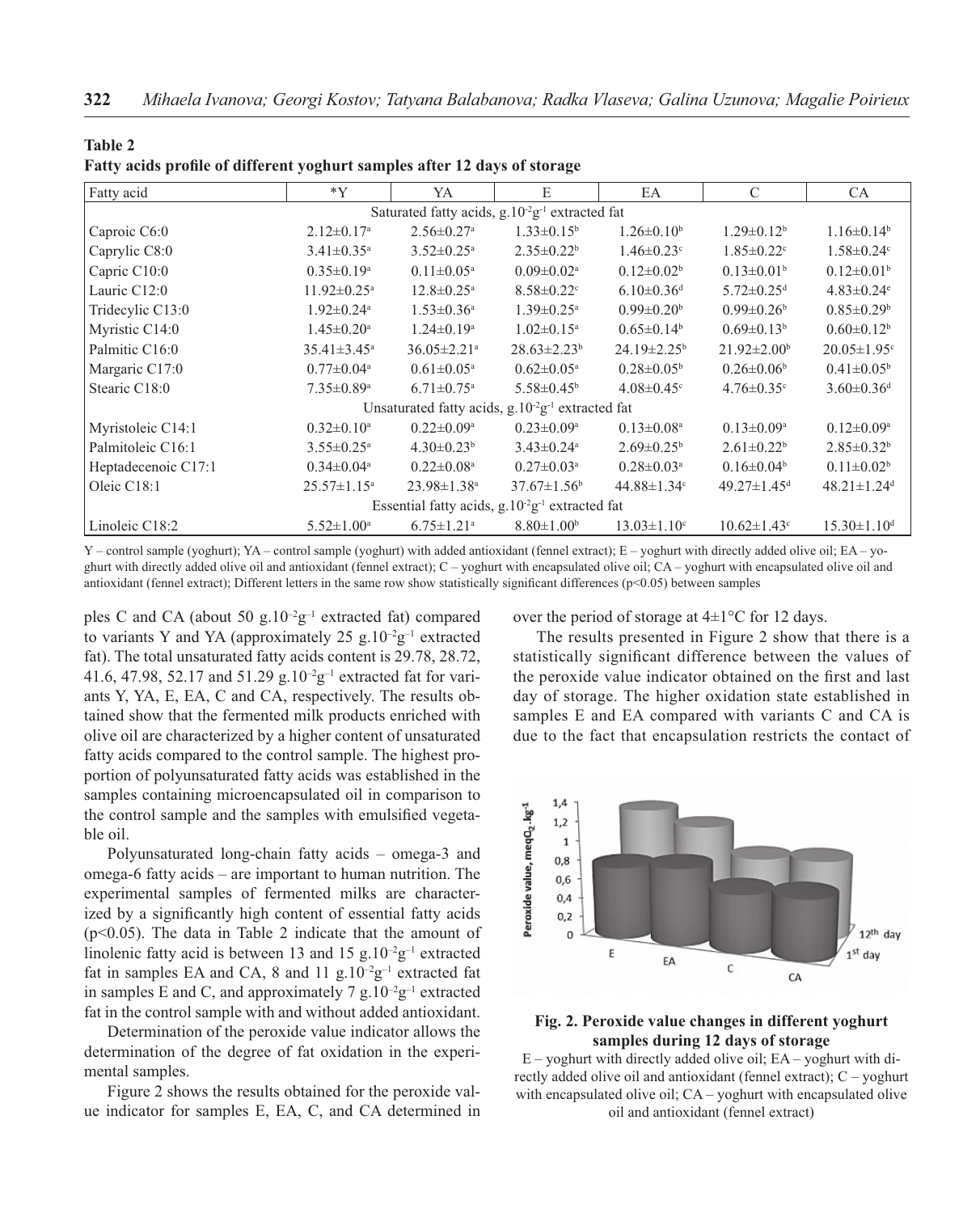the oil with oxygen and the oxidation process. The data obtained are consistent with the results obtained by Tamjidi et al., 2012.

The results on the change in lactic acid bacteria count – lactobacilli and streptococci in the tested samples are presented in Figure 3.

The data of Figure 3 indicate a higher concentration of lactic acid bacteria in samples Y and YA on the first day of storage as compared with the other samples. The more intensive microbiological and biochemical processes that occur during lactose fermentation in samples Y, YA, E and EA correlate with



**A)**

**B)**





the established higher levels of the indicators lactic acid and pH (Figure 1 A, B). The longer exponential phase established in the development of streptococci in samples Y and YA could be explained by the medium rate of milk acidification (Figure 1 A, B). A storage temperature below 5°C is unfavourable for the



### Fig. 4. Sensory profile of different yoghurt samples after **12 days of storage**

Y – control sample (yoghurt); YA – control sample (yoghurt) with added antioxidant (fennel extract); E – yoghurt with directly added olive oil; EA – yoghurt with directly added olive oil and antioxidant (fennel extract);  $C$  – yoghurt with encapsulated olive oil;  $CA - yo$ ghurt with encapsulated olive oil and antioxidant (fennel extract)